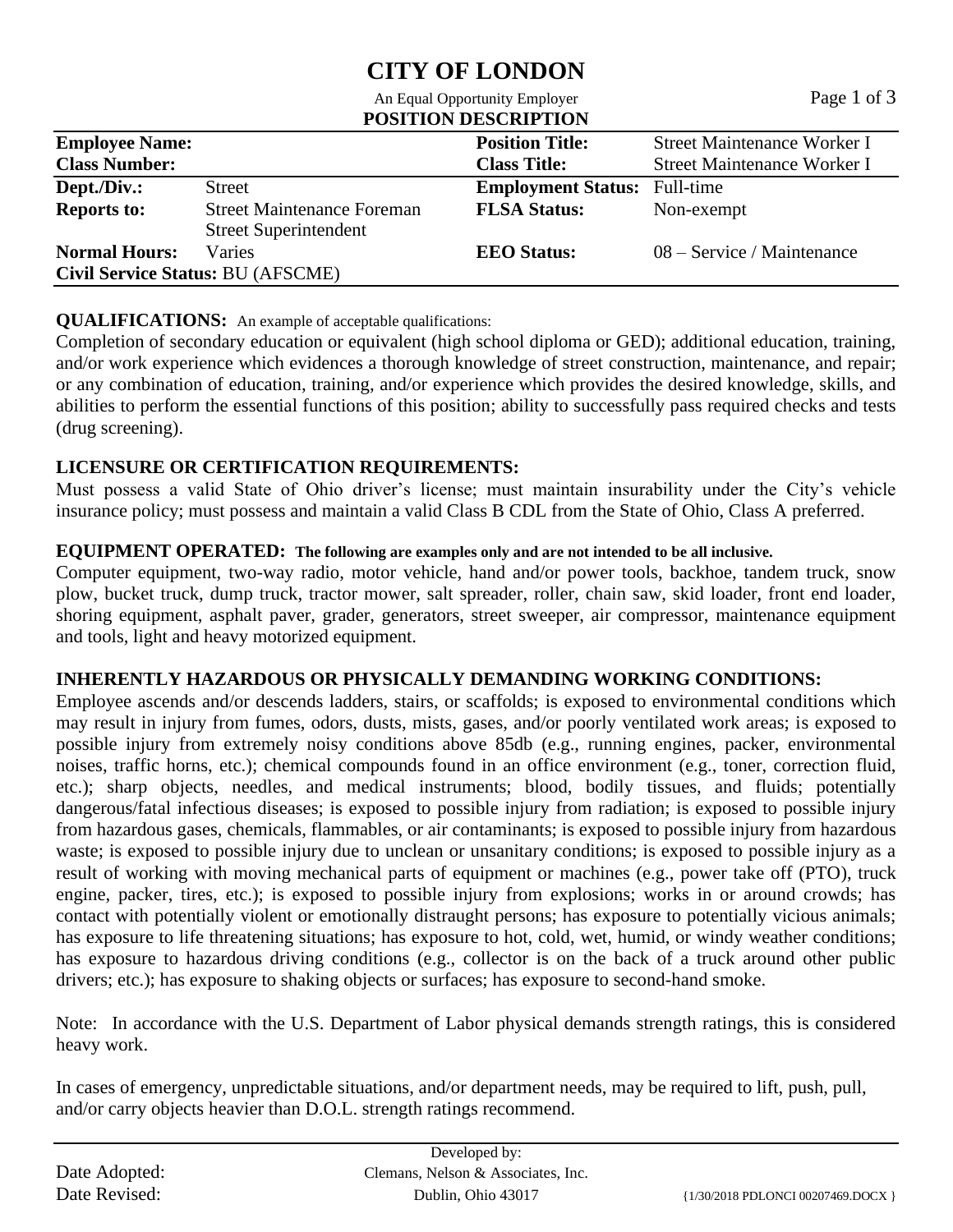# **CITY OF LONDON**

|                                                                                |                                                                   | An Equal Opportunity Employer<br><b>POSITION DESCRIPTION</b> | Page 2 of 3                 |  |  |
|--------------------------------------------------------------------------------|-------------------------------------------------------------------|--------------------------------------------------------------|-----------------------------|--|--|
| <b>Employee Name:</b><br><b>Position Title:</b><br>Street Maintenance Worker I |                                                                   |                                                              |                             |  |  |
| <b>Class Number:</b>                                                           |                                                                   | <b>Class Title:</b>                                          | Street Maintenance Worker I |  |  |
| Dept./Div.:                                                                    | <b>Street</b>                                                     | <b>Employment Status:</b> Full-time                          |                             |  |  |
| <b>Reports to:</b>                                                             | <b>Street Maintenance Foreman</b><br><b>Street Superintendent</b> | <b>FLSA Status:</b>                                          | Non-exempt                  |  |  |
| <b>Normal Hours:</b>                                                           | Varies<br>Civil Service Status: BU (AFSCME)                       | <b>EEO</b> Status:                                           | 08 – Service / Maintenance  |  |  |

## **JOB DESCRIPTION AND WORKER CHARACTERISTICS:**

JOB DUTIES in order of importance

## **ESSENTIAL FUNCTIONS OF THE POSITION:** For purposes of 42 USC 12101:

(1) Operates a street paint machine or spray gun in painting line markings on pavement including street lines and crosswalks; installs guard rails, traffic markers, delineators, and reflectors; prepares, installs, and replaces, City sign posts and signs; fabricates new signs; cleans and maintains existing signs; trims trees in compliance with line of sight clearance for street signs; performs maintenance and repairs on traffic control devices.

(2) Repairs highway and street surfaces by cutting or removing loose materials, hand sweeping, and spraying tack coats; identifies and repairs pot holes; dumps, spreads, shovels, rakes, tamps, and rolls asphalt for street patching and resurfacing, crack sealing, thermoplastic overlays, and slurry seals; repairs or replaces cracked, raised, sunken or otherwise damaged sidewalks, curbs, gutters and guard rails.

(3) Performs concrete work including removal of old surface material as well as pouring, forming and finishing of concrete; conducts traffic control when working in high traffic areas of the City; installs street barricades and cones prior to the performance of maintenance or repair activities; directs and controls traffic around work sites.

(4) Maintains City right-of-ways; sweeps and/or shovels or picks-up rubbish and debris from City streets, gutters, and sidewalks; cleans catch basins; ensures maintenance of drainage systems; performs leaf collections on City streets and mows grass, trim trees and weed eats sidewalks and right-of-ways; performs snow removal and ice control through salting.

(5) Washes, cleans, paints and performs preventive maintenance and repair on Street vehicles and equipment; supervises community service workers.

(6) Maintains required licensure and certifications, if any.

(7) Meets all job safety requirements and all applicable OSHA safety standards that pertain to essential functions.

(8) Demonstrates regular and predictable attendance; may be required to report to work outside normal working hours.